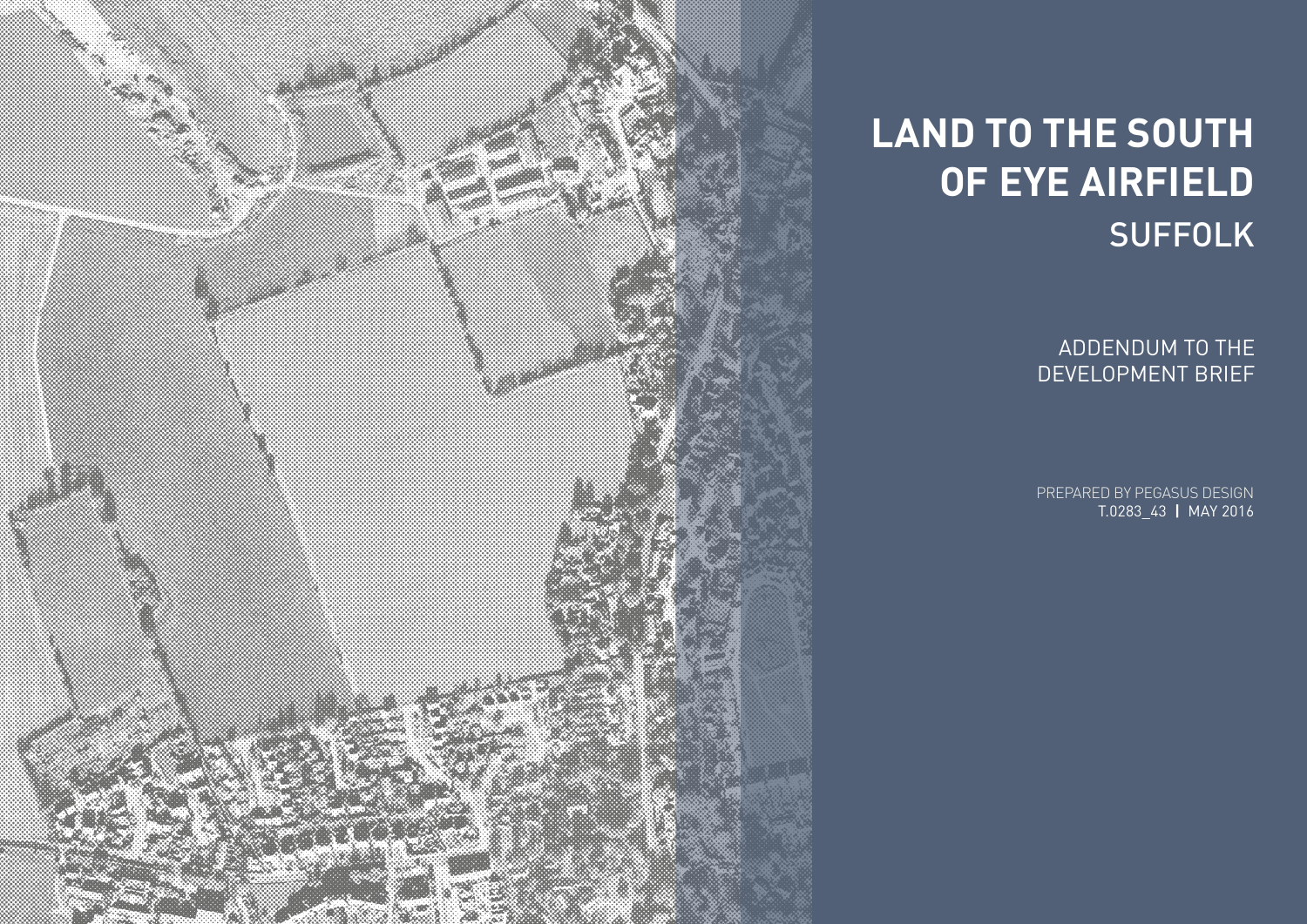## ADDENDUM TO THE DEVELOPMENT BRIEF

- 1.1 A Development Brief has been produced to guide future development on the site north west of Eye.
- 1.2 This addendum to the Development Brief sets out the revisions made to north eastern parcel of the Indicative Concept Masterplan.
- 1.3 In order to alleviate concerns relating to the position of the care home within the Outer Pipeline Zone, its location has been amended to the south of the development parcel. It is proposed that residential uses previously located in the south eastern corner of this parcel will extend to the north of this parcel. As a result, all uses within the Outer Pipeline Zone conform to the Health and Safety Executive document 'PADHI – HSE's land use planning methodology'.
- 1.4 It is proposed that building heights with in the entire north eastern parcel should be limited to two storeys, This will ensure any potential impact on the setting of Eye Castle and the Conservation Area will be ameliorated.

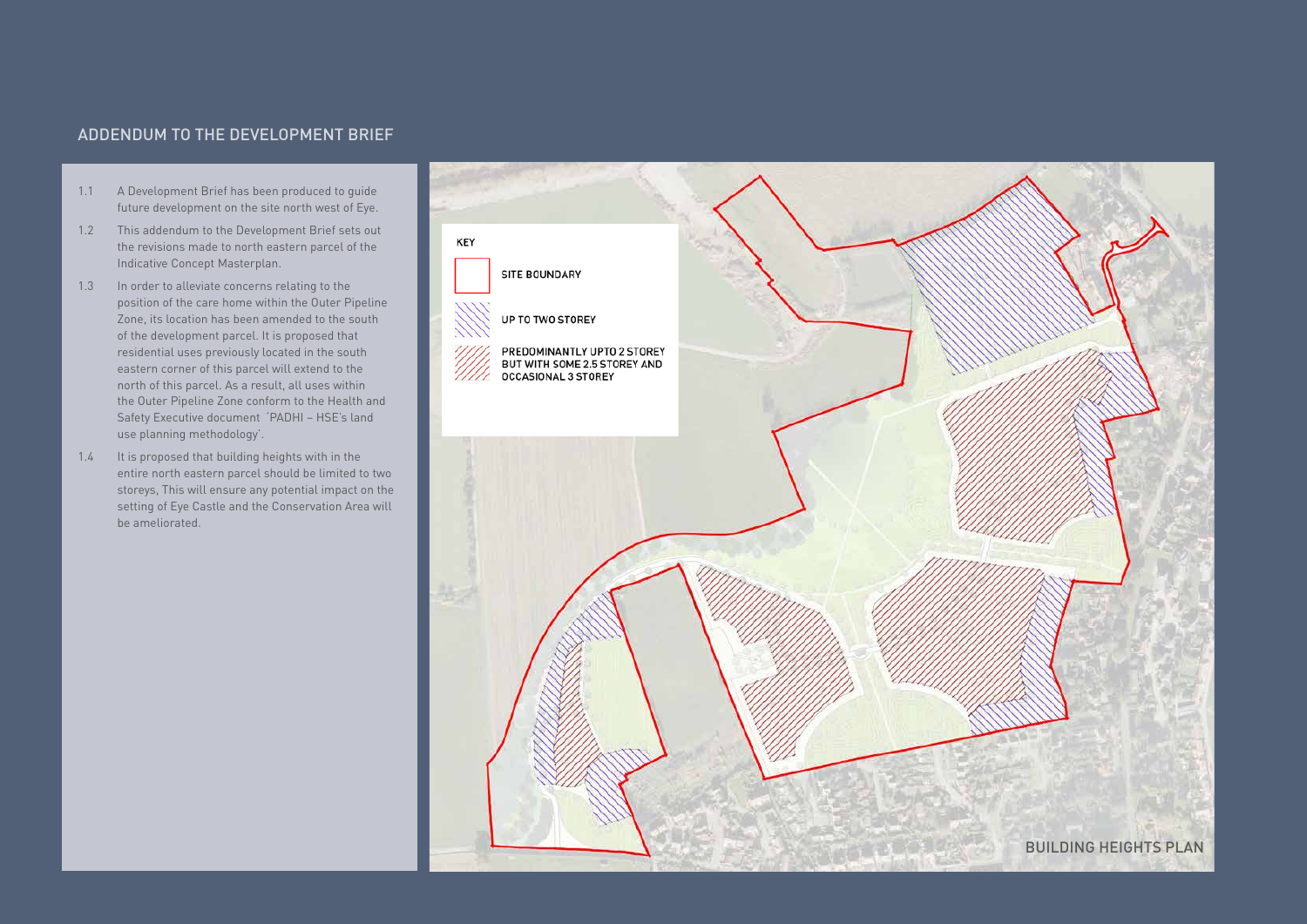

REVISED INDICATIVE CONCEPT MASTERPLAN

POTENTIAL ATTENUATION PONDS

BUFFER TO EXISTING PROPERTIES -<br>MINIMUM 18m 'BUILT FORM SETBACK'

EXISTING TREES AND HEDGEROWS RETAINED

PROPOSED TREE BELT BUFFER PLANTING

**OPEN SPACE** 

POTENTIAL CHILDREN'S PLAY AREA

POTENTIAL DIVERSION OF PUBLIC FOOTPATH

**EXISTING PUBLIC FOOTPATHS** 

POTENTIAL PEDESTRIAN/CYCLE LINKS

POTENTIAL POINTS OF VEHICULAR ACCESS

SHARED FOOTWAY/CYCLEWAY ABLE TO<br>ACCOMMODATE EMERGENCY VEHICLE MOVEMENT

**SHARED SURFACE** 

FRONTAGES TO GREEN SPACES

**VILLAGE STREET** 

POTENTIALCARE HOME LOCATION

**RESIDENTIAL** 

SITE BOUNDARY